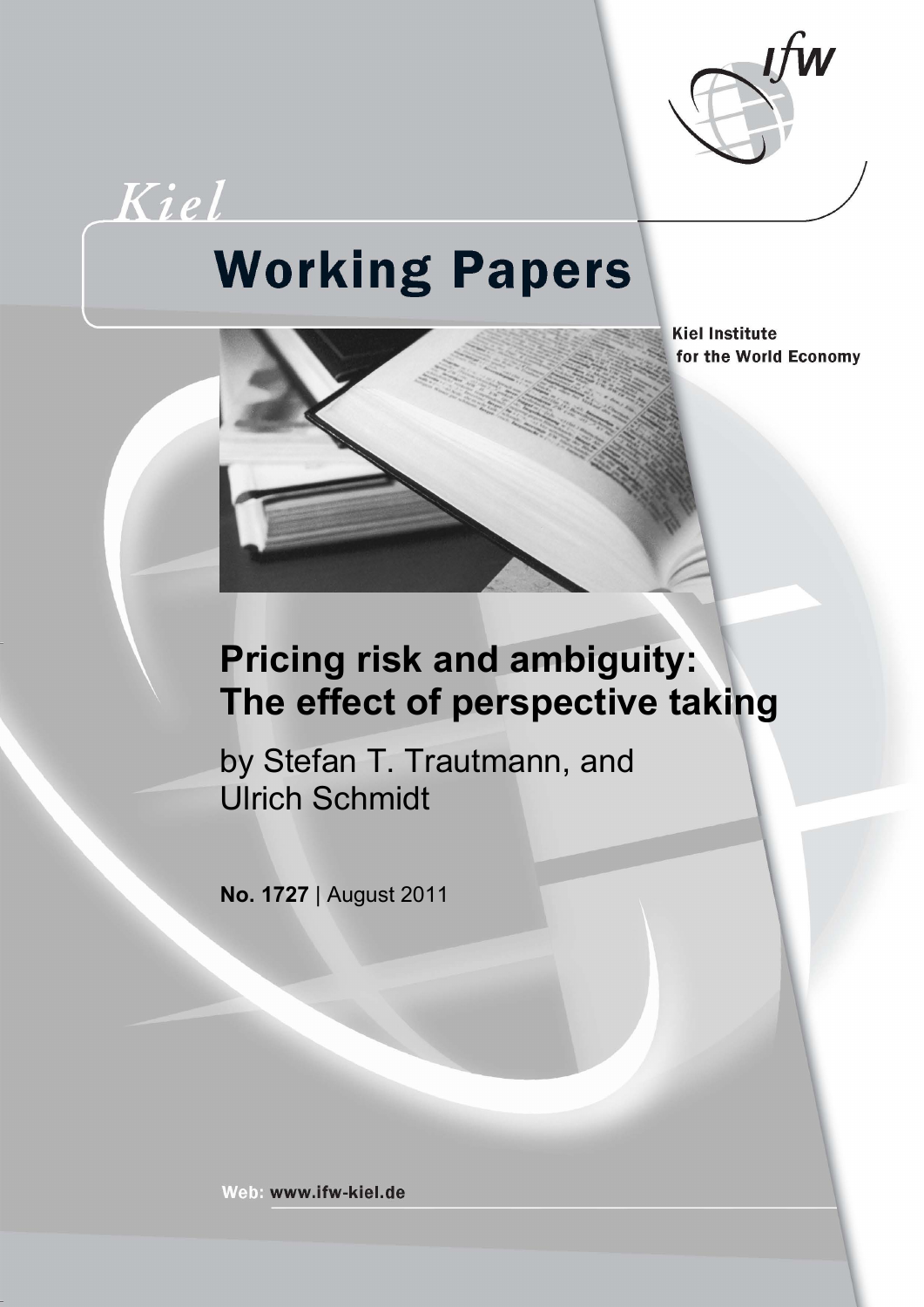Kiel Working Paper No. 1727 | August 2011

### **Pricing risk and ambiguity: The effect of perspective taking**

Stefan T. Trautmann, and Ulrich Schmidt

Abstract:

There is a large literature showing that willingness-to-accept (WTA) is usually much higher than willingness-to-pay (WTP) in empirical studies although they should be roughly equal according to traditional economic theory. A second stream of literature shows that people are typically ambiguity averse, i.e. they prefer lotteries with known probabilities over lotteries with unknown ones. Our study combines both streams of literature and analyzes whether there is an interaction between the WTP-WTA disparity and ambiguity aversion.

Keywords: WTP-WTA disparity, ambiguity aversion, comparative ignorance

JEL classification: C91, D81

**Stefan T. Trautmann**  Department of Social Psychology Tilburg University PO BOX 90153 5000 LE Tilburg / The Netherlands E-mail: s.t.trautmann@uvt.nl

**Ulrich Schmidt**  Kiel Institute for the World Economy 24100 Kiel, Germany Telephone: +49 431 8814-337 E-mail: uschmidt@bwl.uni-kiel.de

*Coverphoto: uni\_com on photocase.com* 

 $\mathcal{L}_\text{max}$ 

*The responsibility for the contents of the working papers rests with the author, not the Institute. Since working papers are of a preliminary nature, it may be useful to contact the author of a particular working paper about results or caveats before referring to, or quoting, a paper. Any comments on working papers should be sent directly to the author.*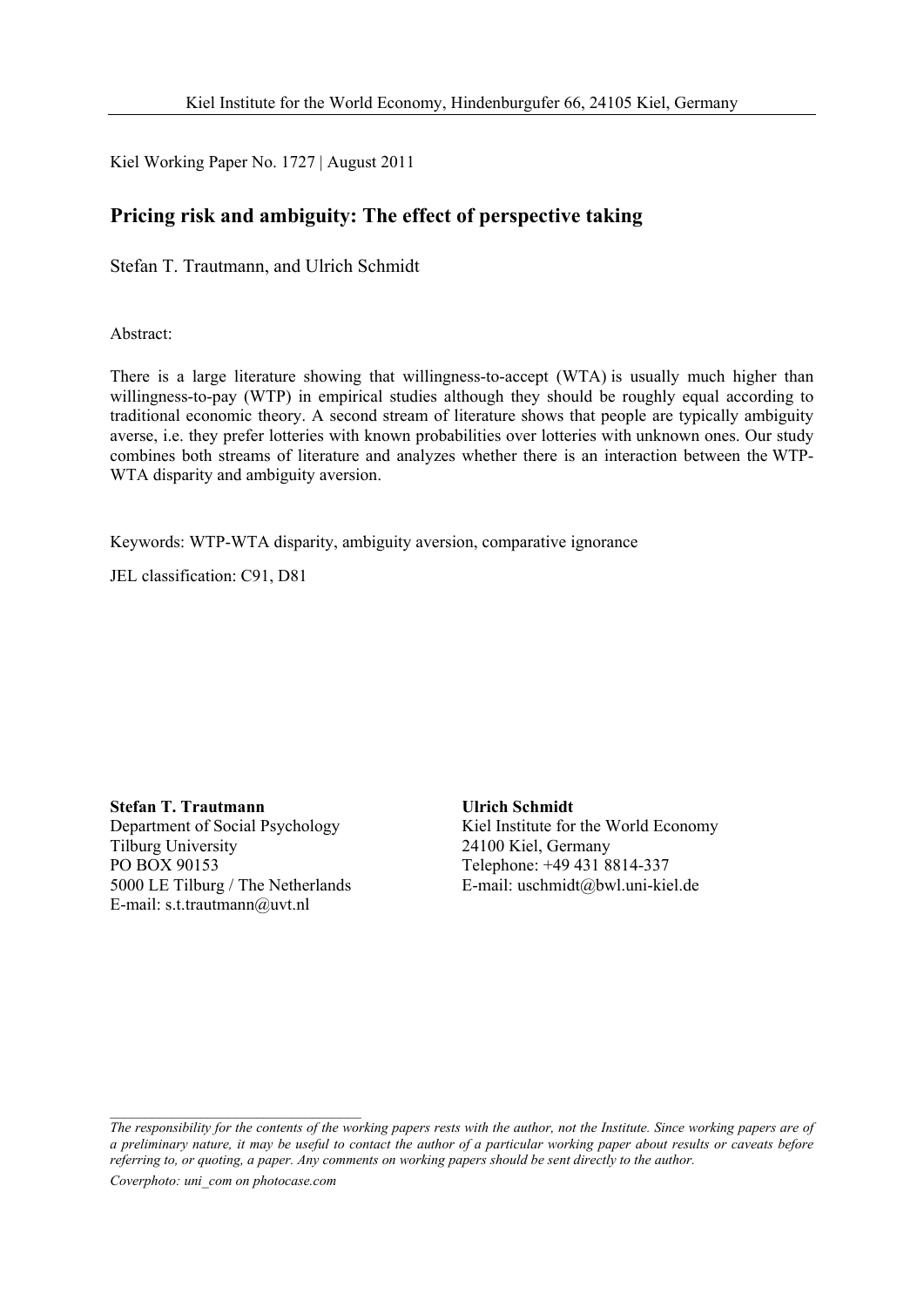*Running head: Pricing risk and ambiguity* 

## **Pricing risk and ambiguity: The effect of perspective taking**

Stefan T. Trautmann<sup>1</sup> and Ulrich Schmidt<sup>2, 3</sup>

<sup>1</sup> Tilburg University, the Netherlands

<sup>2</sup> University of Kiel, Germany

<sup>3</sup> Kiel Institute for the World Economy

Correspondence should be addressed to Stefan Trautmann, Department of Social Psychology,

Tilburg University, PO BOX 90153, 5000 LE Tilburg, the Netherlands, Email:

s.t.trautmann@uvt.nl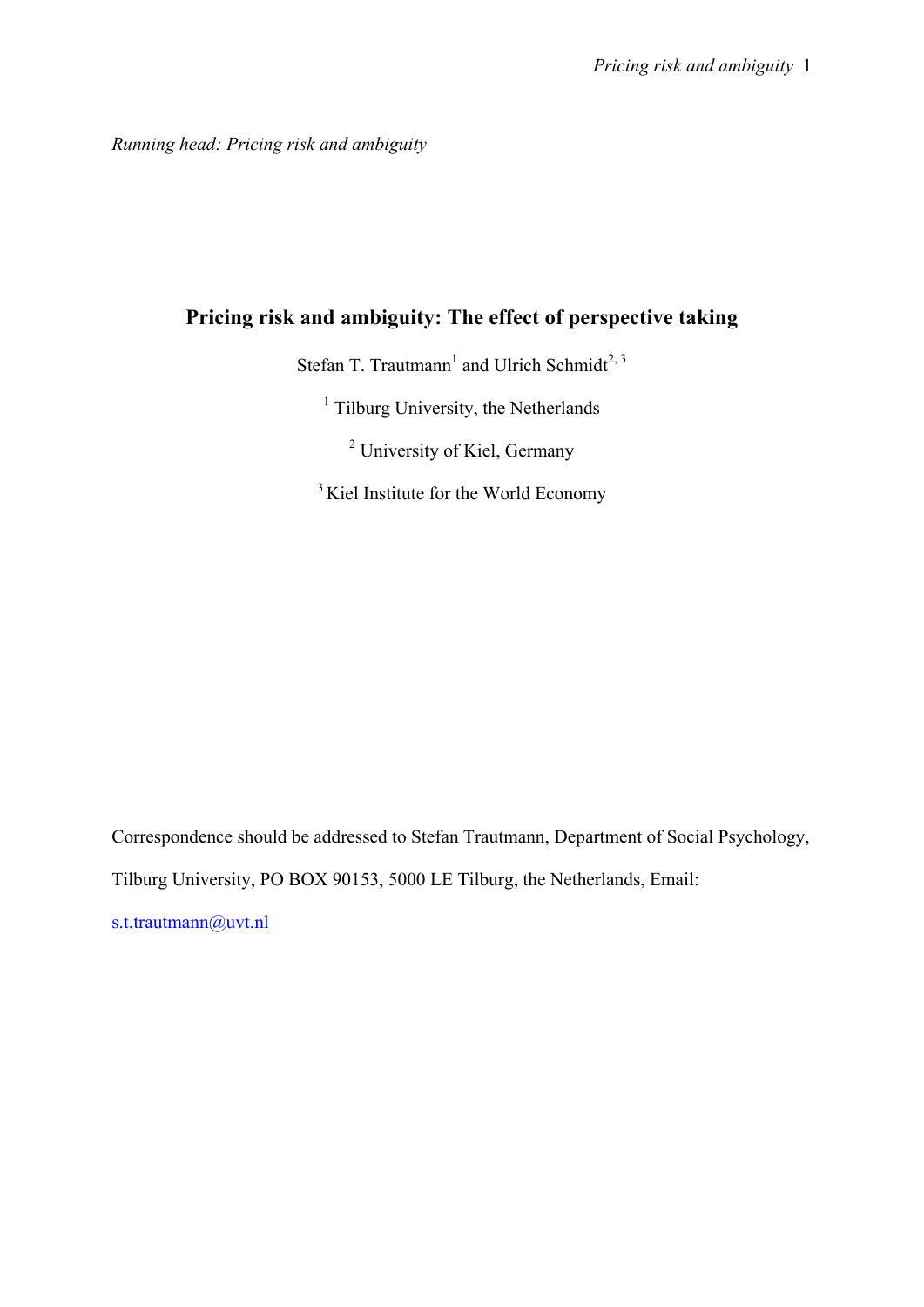#### **Risk and ambiguity in decisions under uncertainty**

In decisions under uncertainty, people often prefer actions for which they can attach objectively known probabilities to the potential outcomes to actions for which only subjective beliefs exist. For instance, drugs from established brands with a known record are often preferred to newer and cheaper generic drugs, although the latter contain identical active substances and should be expected to perform equally good (Muthukrishnan, Wathieu, & Xu, in press). Decision theory therefore distinguishes between *risk* (known probabilities) and *ambiguity* (unknown probabilities), and a preference for risky over normatively equivalent ambiguous prospects is often called ambiguity aversion (Ellsberg 1961). Ambiguity averse preferences have been demonstrated in numerous studies, suggesting that the phenomenon is highly robust with respect to variations in the experimental design. Theoretical accounts of ambiguity aversion have offered hypothesis based on the relative knowledge of the decision maker (Frisch & Baron, 1988; Heath & Tversky, 1991), low tolerance for uncertainty (Pulford & Colman, 2008), and anchoring and adjustment in the formation of subjective beliefs (Einhorn & Hogarth, 1985). More recently, ambiguity aversion has also successfully been applied to explain behaviour in a wide range of social settings, including strategic games (Pulford & Colman, 2007), financial markets (Easley & O'Hara, in press), and medical decisions (Frank & Zeckhauser, 2007; Wakker, 2000).

#### *Pricing uncertain prospects: the effect of the perspective*

For all empirical applications of decision making under uncertainty, the quantitative measurement of preferences becomes relevant. Valuations of uncertain prospect are usually elicited through pricing tasks (Birnbaum & Stegner, 1979; Sagristano, Trope, & Liberman, 2002; Simonsohn, 2009). Two methods, requiring the decision maker to take the seller or the buyer perspective, respectively, are the *willingness-to-accept* (WTA) and the *willingness-topay* (WTP) method. In particular, the WTA elicits the lowest price for which the decision maker would accept to sell the prospect if she owns it. WTP elicits the highest price the decision maker would be willing to pay to acquire the prospect. The two perspectives should elicit the same, true valuation for the prospect under a mild auxiliary assumption: the wealth of the decision maker should not be affected by the transaction significantly enough to influence her uncertainty attitudes. Empirically, however, a valuation difference is commonly observed (see e.g. Birnbaum, Coffey, Mellers & Weiss, 1992; Knetsch & Sinden 1994), even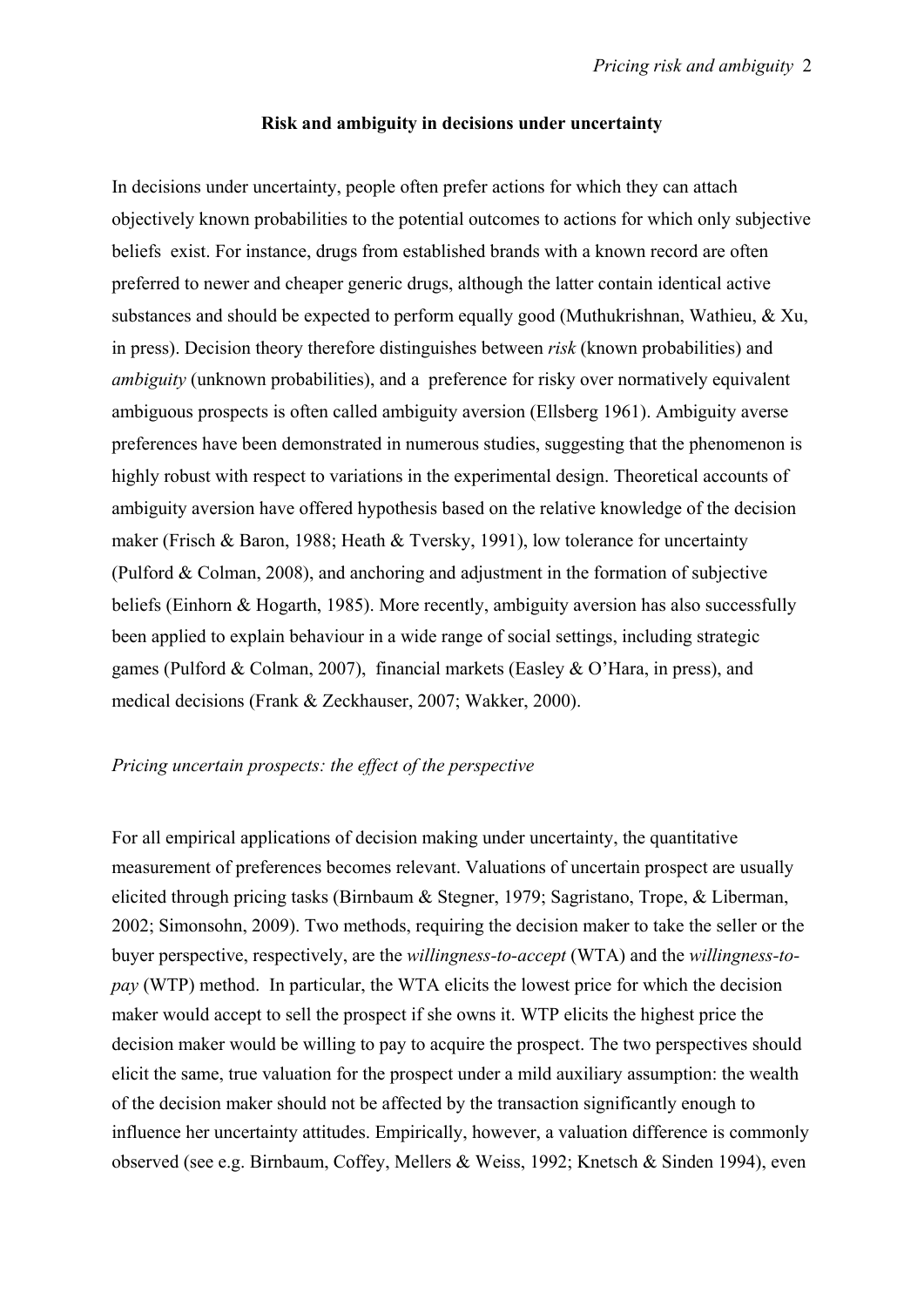if wealth effects are precluded (Schmidt & Traub, 2009). The seller perspective systematically leads to higher valuations than the buyer perspective. This causes problems in empirical work because it is not obvious which of the two methods elicits prices closer to the true valuation of the decision maker, an important input in many managerial and policy analyses.

 A WTA-WTP difference has been observed in many studies for risky prospects and can been explained by configural weighting (Birnbaum & Stegner 1979; Birnbaum & Beeghley, 1997) or loss aversion (Birnbaum & Zimmermann, 1998; Sugden, 2003; Schmidt, Starmer, & Sugden, 2008). There exist, however, only few studies on the pricing of ambiguous prospects. Ambiguity is a more complex domain than risk, suggesting that biases are more prevalent in pricing such prospects. Two streams in the literature in particular suggest that the WTA-WTP differences *increases* under ambiguity. First, inaction bias suggests that people are hesitant to sell in the WTA task and hesitant to buy in the WTP task. (Ritov & Baron, 1990). Anticipation of post-decision regret makes inaction preferable to action (Mellers, Schwartz, Ho, Ritov, 1997; Roese, 1997; Zeelenberg, van den Bos, van Dijk, & Pieters, 2002). This effect becomes stronger under ambiguity because the range of possible counterfactual outcomes increases. Selling an ambiguous prospect it may turn out ex-post that winning chances for the prospect were very high. Similarly, buying the ambiguous prospect can lead to strong regret if the true chances turn out low. Inaction bias and anticipation of counterfactual thinking therefore predict an increase in the WTA-WTP difference for ambiguous vs. risky prospects.

 A similar prediction can be made on the basis of research on preference reversals across elicitation methods under ambiguity (Trautmann, Vieider, & Wakker, 2009). Trautmann et al. (2009) show that WTP measurements are much stronger influenced by comparative ignorance effects (Fox &Tversky, 1995, Fox & Weber, 2002) than either WTA or direct choice methods. The comparative ignorance hypothesis states that ambiguity aversion is stronger if ambiguous prospects are presented jointly with risky prospect than if they are presented in a isolation. In WTP measurements this leads to a stronger depression of the valuation for ambiguous than in WTA measurement, predicting an increase in the WTA-WTP difference.

#### *Testing perspective effects in pricing of risky versus ambiguous prospects*

In contrast to the prediction of the inaction bias and the comparative ignorance hypothesis, the only empirical measurement comparing WTA-WTP differences under risk and ambiguity, finds no increase in the difference under ambiguity (Eisenberger and Weber,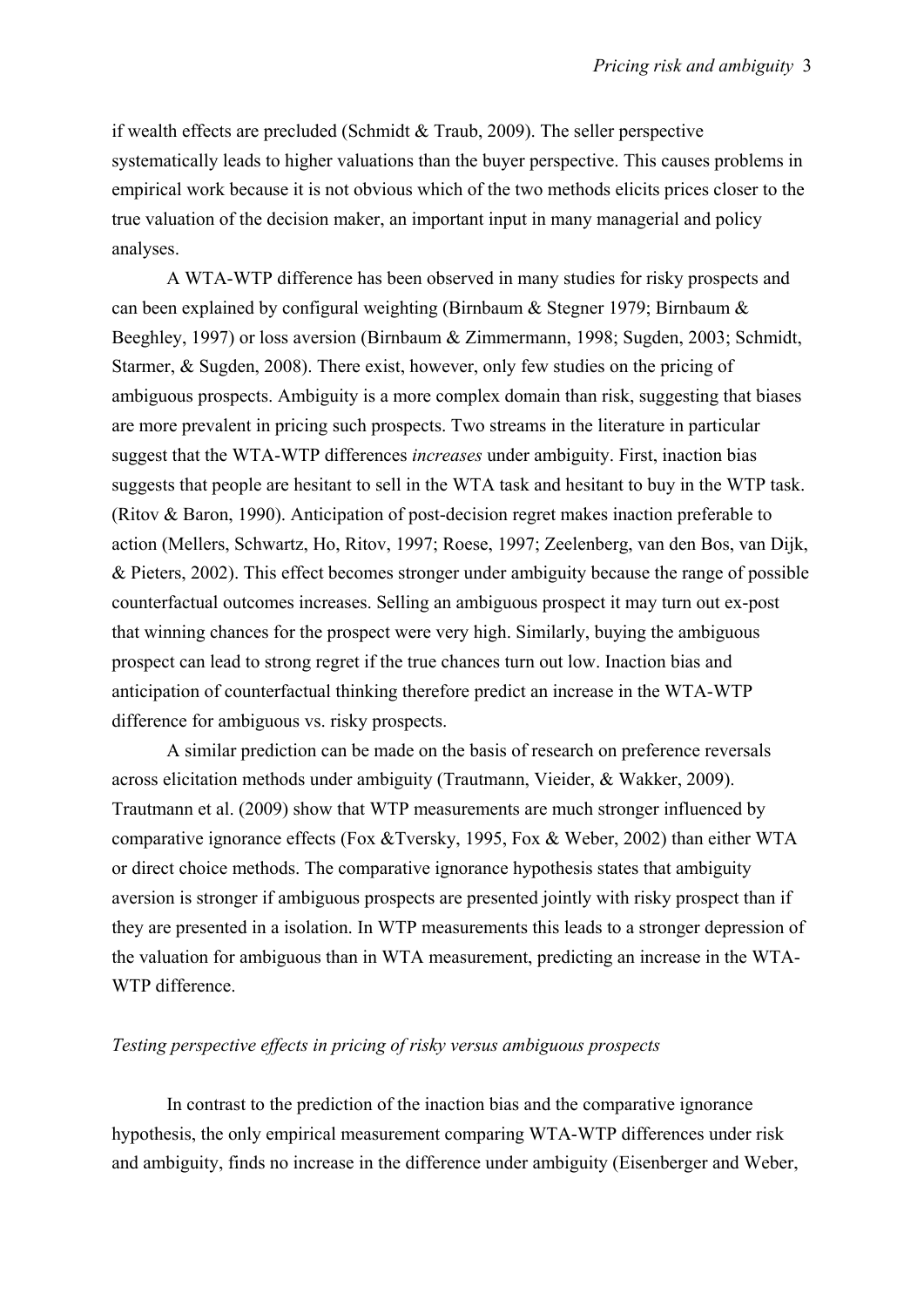1995). Eisenberger and Weber's study has two design features, however, that may reduce any effects on the WTA-WTP difference under ambiguity: first, a within person design is used to elicit valuations. Taking both the seller's perspective and the buyer's perspective gives participants a different informational base for their valuations (Batson, Early, & Salvarani, 1997). As sellers they will more easily simulate negative aspects of the prospects, and vice verse, as buyers they will more easily simulate reasons why they would like to acquire the prospects. This constrains a potential increase in the selling and buying price difference under ambiguity compared to a between person design with a one-sided view unconstrained by the opposite perspective. A second feature of Eisenberger and Weber's study is that they use counterbalancing of risky and ambiguous prospects in the decision process. Presenting the ambiguous prospect separately and before the risky prospect in a counterbalanced design, however, leads to a non-comparative evaluation situation (Fox &Weber, 2002). As we discussed above, comparative evaluation plays an important role in recent models of preference reversal under ambiguity that predict stronger depression of the valuation for the ambiguous prospect under WTP measurement. The within person design and partly noncomparative evaluation may therefore have eliminated the increase in WTA-WTP difference predicted by the theoretical accounts presented above.

The aim of the current study was to test the theoretical prediction of increasing valuation differences under ambiguity without the possible confounds discussed. We also evaluate the possible influence of within person multiple perspectives and non-comparative evaluation, applying a design that differentiates between these two factors. In particular, we hypothesize that under comparative evaluation with no dual seller-buyer perspective the WTA-WTP difference is larger for ambiguity than for risk. Further, we predict that under either the dual perspective taking or non-comparative evaluation, the increase in WTA-WTP difference under ambiguity is reduced.

#### **Method**

*Participants.* Our sample consists of 614 undergraduate students from the University of Tilburg, having various fields of study as their major. Participants were asked to give either one, two, or four pricing valuations for risky and uncertain prospects, providing a total of 981 observations. 39 observations from 20 participants were excluded because they specified prices equal to or larger than the maximum payoff of the prospect, leaving us with 942 valid observations from 594 participants.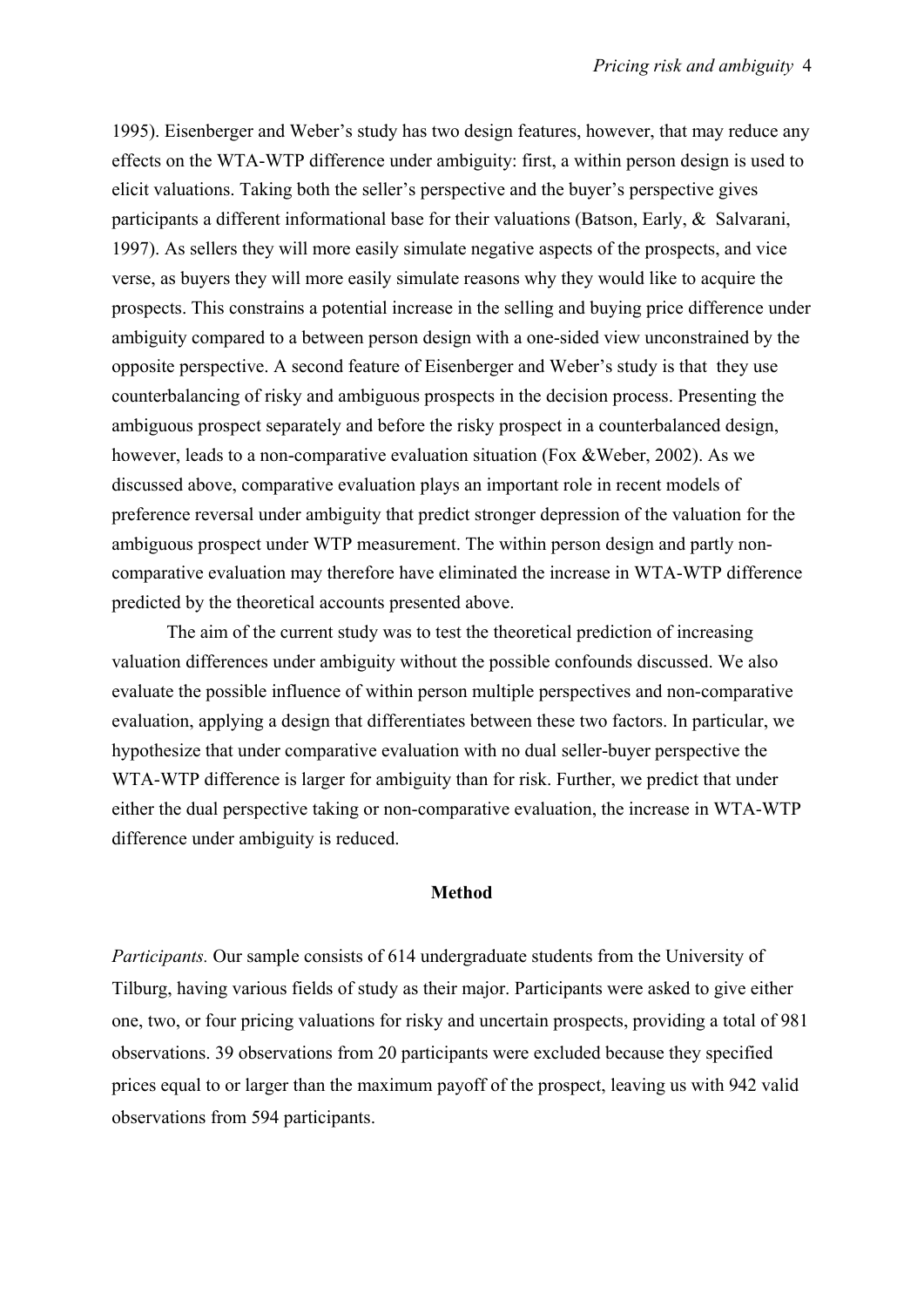*Design and Procedures.* The experiment was designed to elicit valuations for a risky and an ambiguous prospect under three conditions: comparative evaluation between person (CB), non-comparative evaluation between person (NB), and comparative evaluation within person (CW). CB is our main condition in which we expect the strongest increase in the WTA-WTP difference under ambiguity, and CW and NB test the effect of the dual seller-buyer perspective and the non-comparative evaluation on this increase separately.

Participants were given the description of a risky prospects and (or) an ambiguous prospects modeled upon the classic Ellsberg (1961) two-color problem: predicting the color of a ball drawn from an urn that contains 100 balls, exactly 50 red and 50 black (risky urn). Or predicting the color of a ball drawn from an urn that contains 100 balls, each ball either red or black, with exact number unknown (ambiguous urn). Predicting the color correctly yields a prize of 100 Euro. The exact wording of the two prospects was as follows:

You are allowed to make one draw from an urn which contains (exactly 50 red and 50 black balls) [100 balls, each ball either red or black. The exact numbers of balls of each color are unknown]. Before you draw, you must choose a color and announce it. Then you draw. If the color you announced matches the color you draw, you win 100 Euro. If the colors do not match, you get nothing.

Participants read the description of one of the prospects in the non-comparative condition or of both prospects in the comparative conditions. In the between-person condition they then gave their maximum willingness to pay for the prospect (WTP) or the smallest amount they would accept to sell the prospect assuming they already hold the right to play (WTA). Those assigned to the within-person condition gave both pricing valuations.

 All pricing questions were counterbalanced in the conditions where participants had to specify more than one value. In the comparative conditions, description of both prospects always preceded the pricing questions, and the risky prospect was presented first. This order was implemented to prevent a reduction in ambiguity salience and comparative evaluation observed in Fox and Weber (2002). Further, note that the above version of the Ellsberg problem explicitly allows the participant to choose the color on which they want to bet. This is crucial to make the two prospects normatively equivalent, and to eliminate possible confounds through beliefs that the ambiguous urn was rigged against them by the experimenter (Pulford, 2009). If the winning color is predetermined, it is impossible to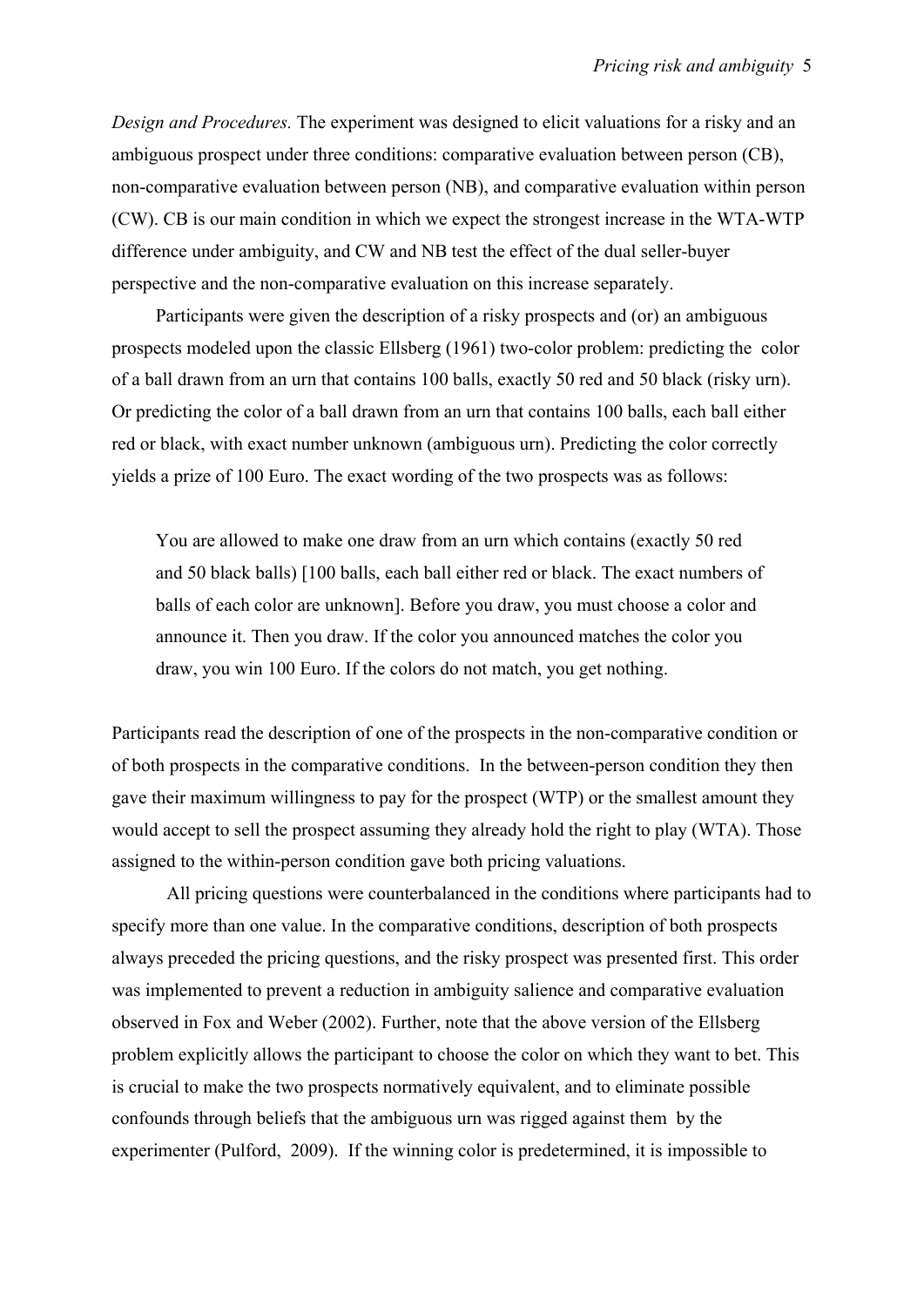disentangle the effect of ambiguity from the effect of beliefs regarding the number of willing color balls, with the latter influenced by evaluations of trustworthiness.

#### **Results**

Considering all observations, we find clear ambiguity aversion with average price  $\epsilon$ 35 for the risky prospect and  $\epsilon$ 26 for the ambiguous prospect (t=7.05, p<.01). We also replicate the WTA-WTP difference, with WTA valuations €18 larger than WTP under risk, and WTA valuations  $\epsilon$ 20 larger than WTP under ambiguity (t=11.49, p< .01). Table 1 and Figure 1 show detailed results for our three conditions.

|            | CВ     |           | NB     |           | <b>CW</b> |           |
|------------|--------|-----------|--------|-----------|-----------|-----------|
|            | risk   | ambiguity | risk   | ambiguity | risk      | ambiguity |
| <b>WTP</b> | 31(30) | 15(10)    | 25(20) | 18(10)    | 23(20)    | 12(10)    |
| <b>WTA</b> | 48(50) | 38(40)    | 44(50) | 39(50)    | 41 $(50)$ | 29(25)    |
| difference | 17     | 23        | 19     | 21        | 18        |           |

Table 1: average valuations for the risky and ambiguous prospect under three conditions

Median in brackets

 As can be observed from the figure, the whole WTA-WTP gap shifts downwards under ambiguity for each of the conditions. The slope of the valuation between risk and ambiguity is more shallow for the non-comparative condition NB compared to the two comparative conditions, suggesting reduced ambiguity aversion under non-comparative pricing. In the CW conditions, all valuations are lower than in the between person conditions. Table 1 and Fig. 1 show a clear increase in the WTA-WTP difference in the CB condition, a much smaller increase in NB and a slight decrease in CW. We test these observations statistically in a regression framework.

 In Table 2 we regress valuations on a set of dummy variables for direct effects of WTA valuation and presence of ambiguity, and an interaction term for WTA and ambiguity. The dummies measure deviations from the benchmark of a WTP valuation for the risky prospect. In particular, the interaction term measures by how much the WTA-WTP difference increases under ambiguity. Depending on the condition, participants submitted either one valuation (NB), two valuations (CB), or four valuations (CW). We control for within person clustering by using random effects panel regression.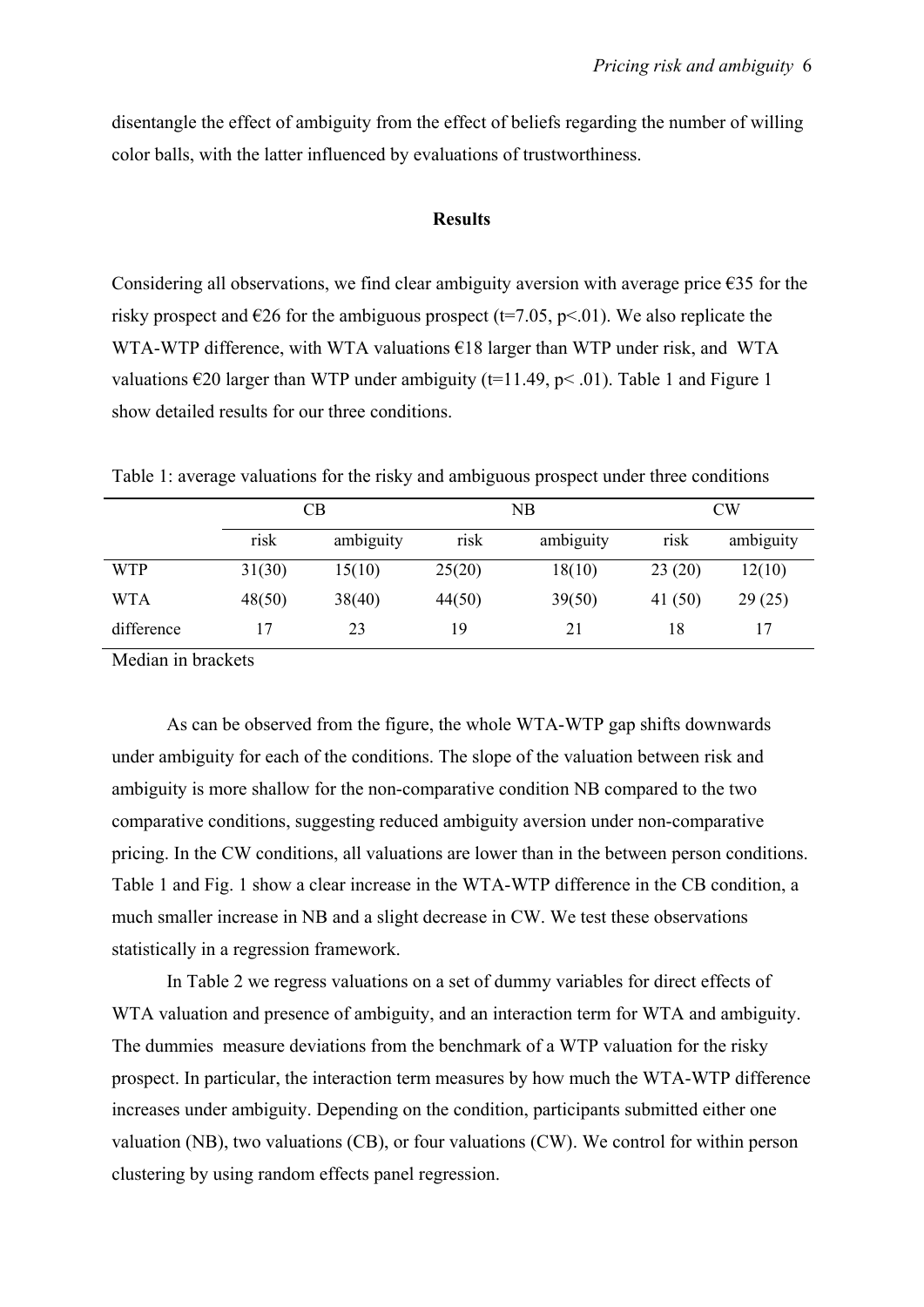

Figure 1: Average valuations for the risky and ambiguous prospect under three conditions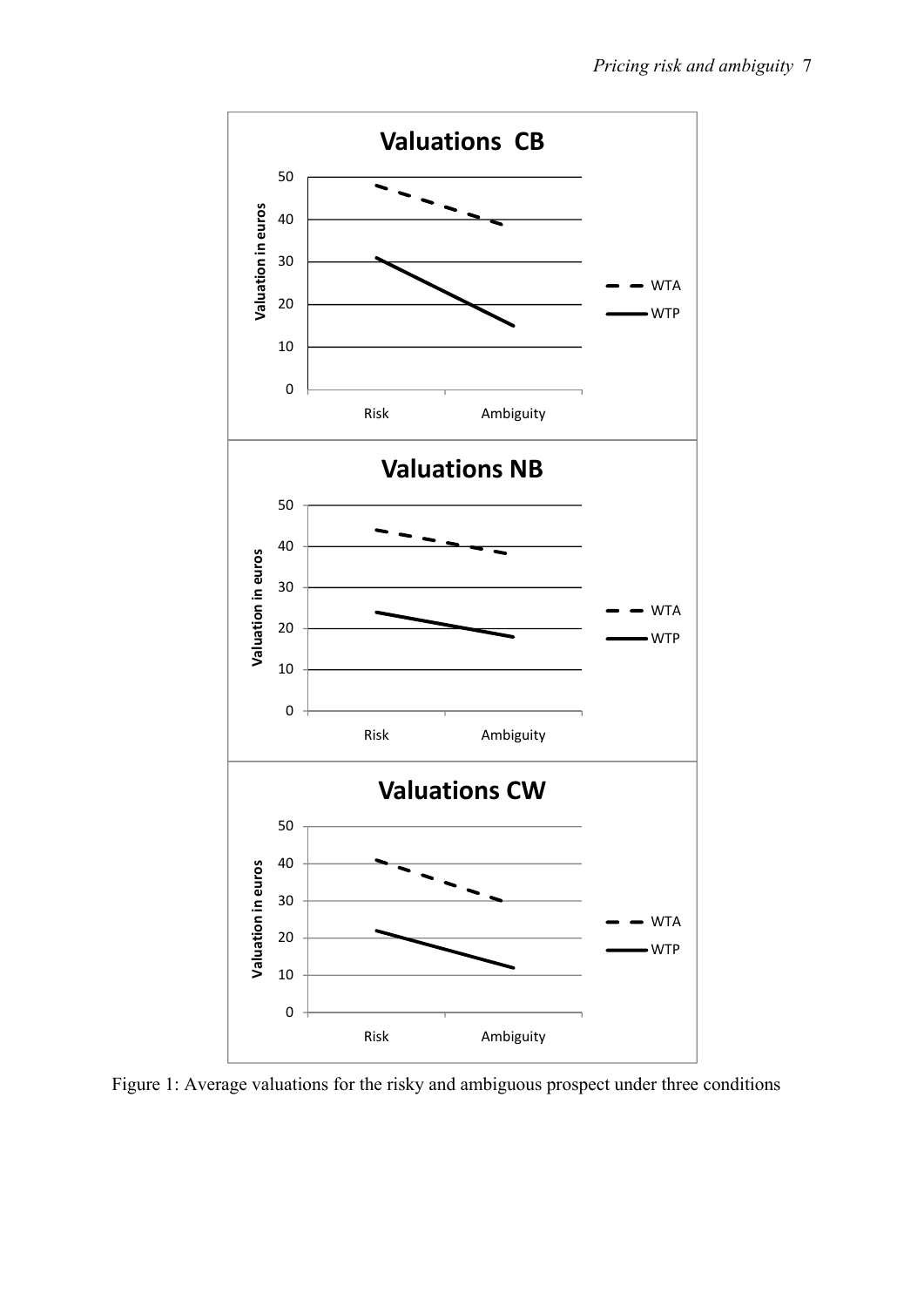|                       | Dependent variable: valuation |                                    |                   |  |  |
|-----------------------|-------------------------------|------------------------------------|-------------------|--|--|
| Explanatory variables | C <sub>B</sub>                | <b>NB</b>                          | <b>CW</b>         |  |  |
| WTA                   | $17.43(2.92)$ **              | $18.73(2.52)$ **<br>19.79 (2.99)** |                   |  |  |
| Ambiguity             | $-15.12(1.83)$ **             | $-6.52(2.91)$ *                    | $-10.17(2.48)$ ** |  |  |
| WTA*Ambiguity         | $5.30(2.66)*$                 | .78(4.22)                          | $-2.20(3.58)$     |  |  |
| Constant              | $31.13(2.02)$ **              | $24.89(2.07)$ **                   | $22.63(2.10)**$   |  |  |
| #participants         | 175                           | 356                                | 63                |  |  |
| #observations         | 342                           | 356                                | 244               |  |  |
| $R^2$                 | .28                           | .22                                | .28               |  |  |

Table 2: Regression analysis of pricing valuations

Regression analysis confirms a clear effect of the seller versus the buyer perspective, with WTA valuations being significantly larger than WTP in all three conditions. Similarly, ambiguity has a significant negative effect on valuation in all three conditions. Under the non-comparative condition NB, however, the ambiguous prospect is priced only  $66.52$  lower than the risky prospect, compared to a  $\epsilon$ 15.12 discount of ambiguity under the comparative condition CB.

There is a significant interaction between ambiguity and pricing perspective of  $\epsilon$ 5.30 for the condition CB. The regression confirms the qualitative analysis from Fig. 1 that the WTA-WTP difference becomes larger in this condition. For NB the regression shows no significant interaction term. In the within person condition, the interaction is negative (larger difference for risk), but insignificant.

 Average valuations are lower in the within person condition CW than in either CB or NB (ts> 2.87, ps<.004). Closer examination of the effect of comparative evaluation in the between conditions CB and NB shows that the increase in ambiguity aversion is not due to the valuation of the ambiguous prospect decreasing under comparative pricing, but mainly due to the valuation of the risky prospect increasing (ambiguous:  $t=0.5$ ,  $p=.62$ ; risky:  $t=2.05$ , p=0.041).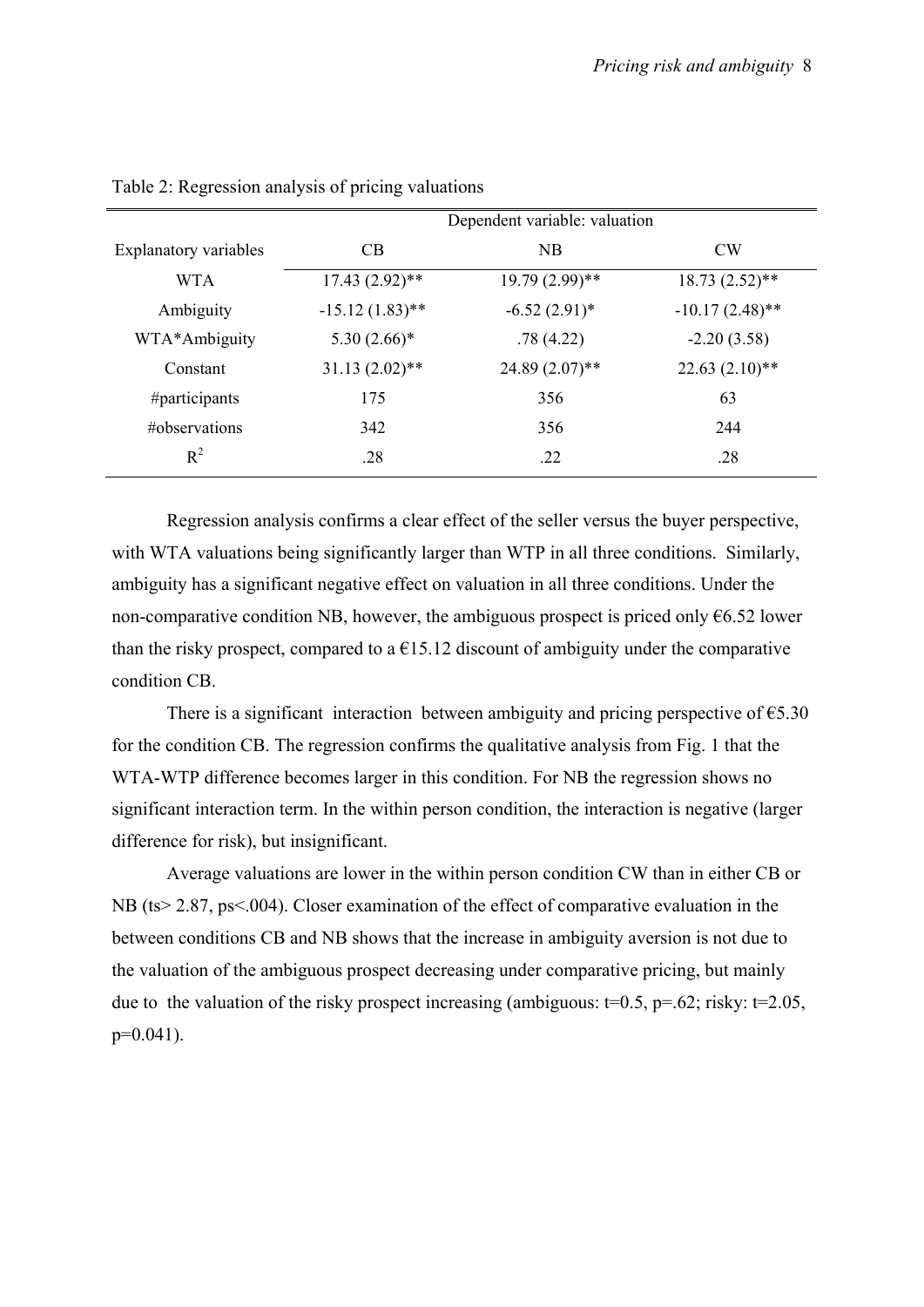#### **Discussion**

In the elicitation of valuations though pricing tasks differences in the perspective taken strongly influence values. Seller and buyer perspectives lead to large differences, establishing a positive WTA-WTP difference in all conditions and prospects. Regarding the interaction of the seller-buyer perspective and ambiguity, we find a clear increase in the WTA-WTP difference in the comparative condition with between-person manipulation of the seller-buyer perspective. No interaction is found in either the non-comparative condition or the comparative condition involving within-person elicitation of both seller and buyer valuations. These findings explain the difference of our results to those of Eisenberger & Weber (1995) in the light of more recent theoretical and empirical work predicting a widening of the sellerbuyer difference under ambiguity. Eisenberger and Weber elicit within-person valuation differences and have comparative evaluation diluted by an order effect (Fox & Weber, 2002).

#### *Comparative evaluation and multiple perspectives*

 The results show that both the comparative evaluation and the separation of the seller and buyer perspectives are necessary ingredients for the increase in the WTA-WTP difference. The mechanism by which either manipulation eliminates the effect are very different. In the between person design with non-comparative evaluation, ambiguity aversion is significantly reduced. The interaction of ambiguity and pricing perspective therefore has little effect on valuations. A closer look at the effect of comparative versus non-comparative evaluation modes shows that ambiguity effects are mainly observed under the buyer perspective (WTP). This is consistent with the results in Trautmann et al. (2008). These authors suggest that comparative ignorance (Fox & Tversky, 1995) is emphasized if subjects take the easier to evaluate risky prospect as a reference point in the buyer evaluation of the ambiguous prospect. In the seller perspective, on the other hand, the effect is reduced because of the endowment (ownership) with the ambiguous prospect, discouraging the assumption of the risky prospect as a reference point (Roca, Hogarth, & Maule, 2006).

 The within-person design in which participants have to take both the seller and the buyer perspective, but under a comparative evaluation, does not reduce ambiguity aversion significantly compared to the CB condition. However, all valuations are in general lower in this condition. In this condition participants need to take two perspectives that provide them with very different information on which to base their expectation about the value of the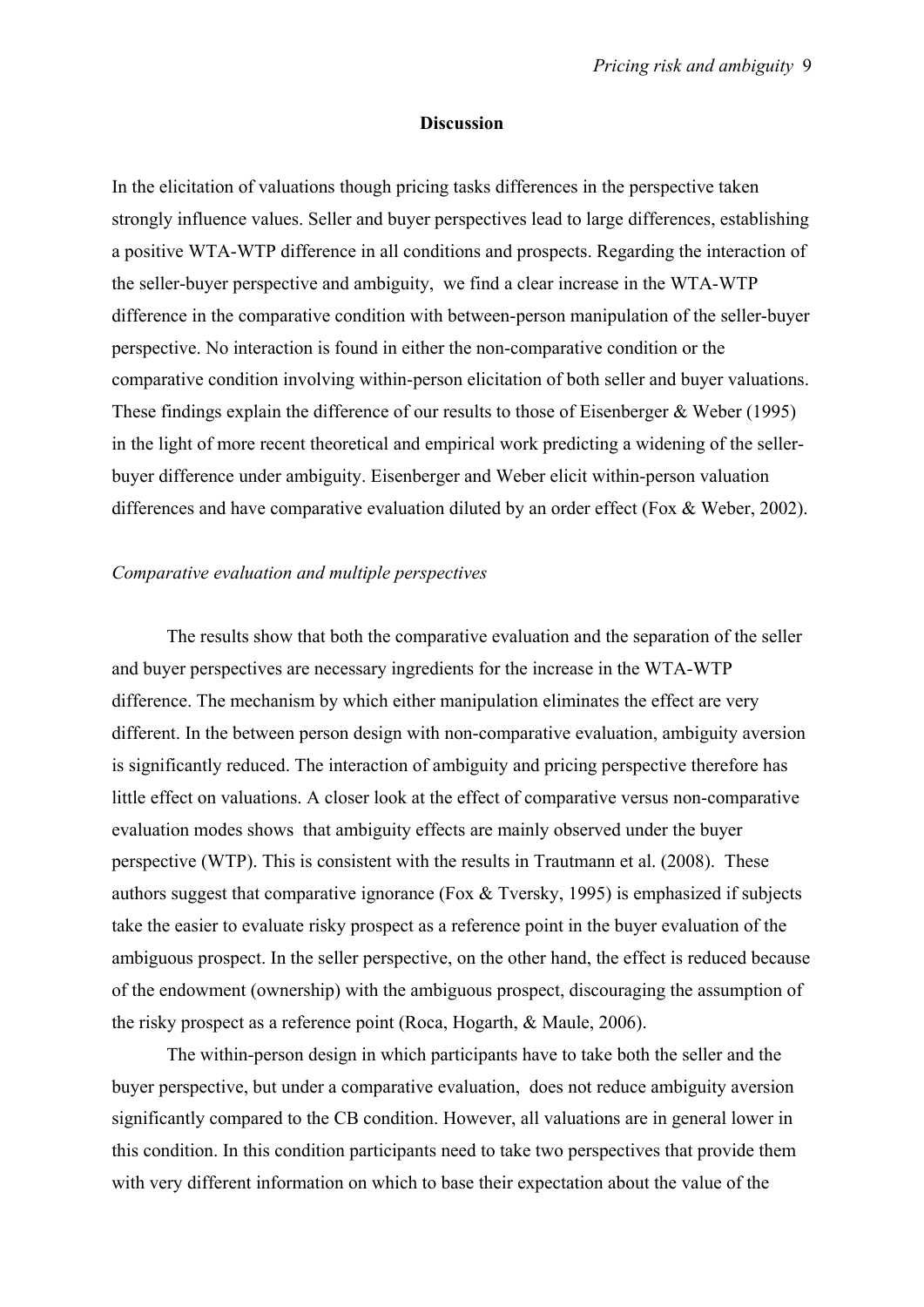prospect (Batson et al., 1997). In particular, under ambiguity sellers may hold rather more positive expectations about the outcomes of the prospect, while buyers are more pessimistic. Thus, sellers demand relatively more than buyers would be willing to pay. Such self-serving evaluations under ambiguity have been observed in the context of other-regarding behaviour and fairness under uncertainty (Haisley & Weber, in press). Haisley and Weber let participants in a dictator game choose between a fair division of money between themselves and a passive receiver, and a selfish allocation that gives them a larger payoff and gives the receiver the possibility to play an ambiguous prospect. They show that dictator players often hold self-servingly optimistic, ambiguity seeking beliefs, assuming that the receiver obtains a very attractive prospect through their selfish choice. The effect of the dictator perspective was reversed, however, if participants had to make a simple Ellsberg urn choice first. In this choice, most participants revealed ambiguity aversion, which in the following constrained their beliefs regarding the attractiveness of the ambiguous gamble for the receiver. The within perspective in our study had a similar effect: first, the WTA-WTP difference did not increase under ambiguity. In each perspective, the influence of the other perspective taken served as a constraint on valuation. Consistent with Haisley and Weber's result, the multiple perspective taking leads to overall lower evaluations. That is, the more pessimistic evaluation from the buyer perspective dominates.

#### *Consumer behavior and market interactions*

In today's markets, consumers regularly make choices as buyers, but also often as sellers. People buy houses and sell houses, they buy cars and sell cars. For less expensive items, most of us have at some point acted as both sellers and buyers on online market places like eBay and Amazon. In most situations, however, the consumer assumes either the position of the seller or the position of the buyer of a good. Often consumers have only a vague idea of their own valuation of an item. In a recent study on WTA and WTP judgments for consumer products, Simonson and Drolet (2004) showed that uncertainty about the value of the product increases consumers' revealed difference between the two evaluations. This result is consistent with our findings for uncertain prospects and suggests that a common mechanism underlies both effects: In evaluations of uncertain prospects ambiguity directly leads to more value uncertainty than for risky prospect where information of probabilities and therefore of summary statistics like the expected value are readily available.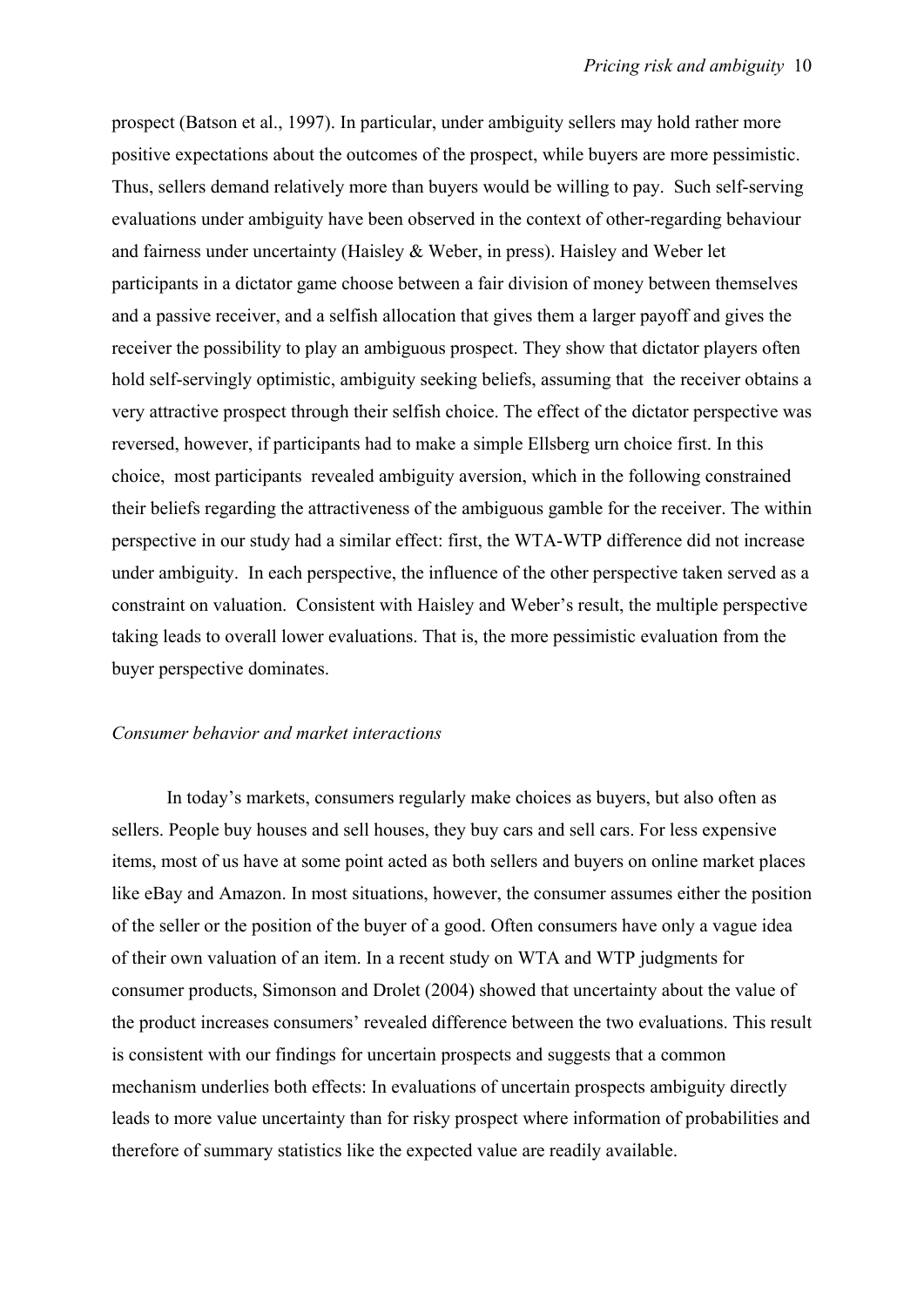In real world markets sellers and buyers normally differ with respect to the information they have about the product. Such information differences have been shown to very harmful for the working of the market, and may even lead to a breakdown of the market (Akerlof, 1970). This can happen although trade would be optimal, namely if there is a buyer who values the item more than the seller, conditional on all relevant information being publicly available, but does not accept the price of the seller because of information asymmetries. We have shown differences between sellers' and buyers' valuations that are purely driven by the perspective taken. As a consequence, economically efficient trades may not be implemented even in the absence of information asymmetry (Kahneman, Knetsch  $\&$ Thaler, 1990). Our results suggest that this effect will be worst in markets with high uncertainty.

Most real world situations involve settings where people either sell or buy an item, and where alternatives of different degree of ambiguity are present and provide a comparative setting. In such a setting, the current study predicts a beneficial effect of perspective taking, similar to the one discussed above for social choices involving ambiguity (Haisley & Weber 2009). If people get more experienced in determining valuations as both sellers and buyers, for instance by using online platforms to sell items directly instead through a intermediary (e.g., a second hand store, car dealer or real estate agent), we predict that the increase in seller-buyer valuation differences will be constrained by the opposite perspective. This will mitigate the effect of ambiguity on valuation differences and the harmful effects of uncertainty on efficiency of market interactions.

#### **References**

Akerlof, G. A. (1970). The market for "lemons": Quality uncertainty and the market mechanism. *Quarterly Journal of Economics,* 84, 488–500.

Batson, C. D., Early, S., & Salvarani, G. (1997). Perspective Taking: Imagining How Another Feels Versus Imaging How You Would Feel. *Personality and Social Psychology Bulletin*, 23, 751–758.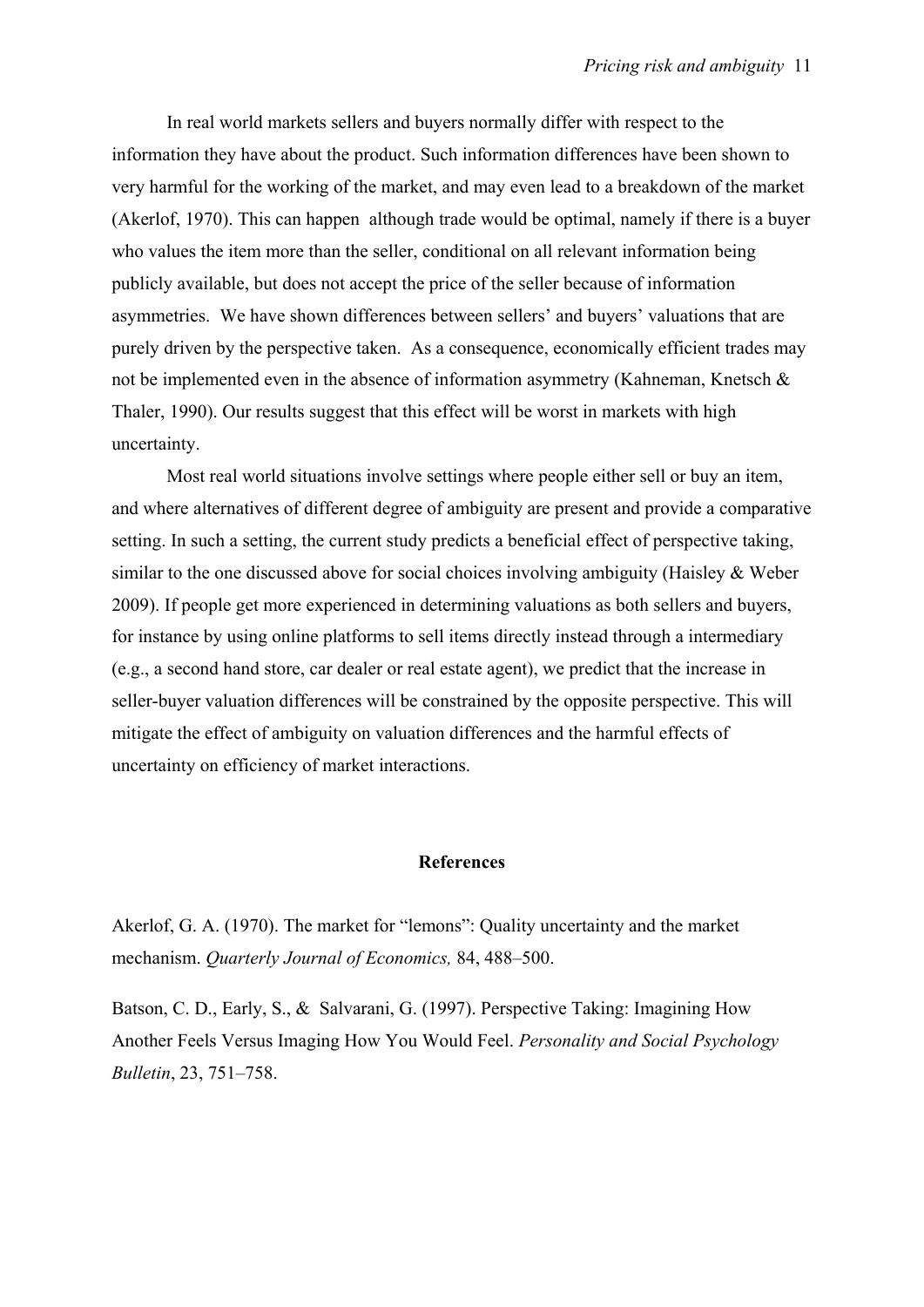Birnbaum, M. H., Coffey, G., Mellers, B. A., & Weiss, R. (1992). Utility Measurement: Configuralweight Theory and the Judge's Point of View. *Journal of Experimental Psychology: Human Perception and Performance*, 18, 331–346.

Birnbaum, M. H., & Beeghley, D. (1997). Violations of Branch Independence in Judgments of the Value of Gambles. *Psychological Science, 8,* 87–94.

Birnbaum, M. H., & Stegner, S. E. (1979). Source Credibility in Social Judgment: Bias, Expertise, and the Judge's point of view. *Journal of Personality and Social Psychology*, 37, 48–74.

Birnbaum, M. H., & Zimmermann, J. M. (1998). Buying and Selling Prices of Investments: Configural Weight Model of Interactions Predicts Violations of Joint Independence. *Organizational Behavior and Human Decision Processes, 74,* 145–187.

Easley, D. & O'Hara, M. (in press). Ambiguity and Nonparticipation: The Role of Regulation. *Review of Financial Studies*.

Einhorn, H. J., & Hogarth, R. M. (1985). Ambiguity and Uncertainty in Probabilistic Inference. *Psychological Review*, 92, 433–461.

Eisenberger, R. & Weber, M. (1995). Willingness to Pay and Willingness to Accept for Risky and Ambiguous Lotteries. *Journal of Risk and Uncertainty*, 10, 223–233.

Ellsberg, D. (1961). Risk, Ambiguity and the Savage Axioms. *Quarterly Journal of Economics*, 75, 643–669.

Fox, C. R. & Tversky, A. (1995). Ambiguity Aversion and Comparative Ignorance. *Quarterly Journal of Economics,* 110, 585–603.

Fox, C. R. & Weber, M. (2002). Ambiguity Aversion, Comparative Ignorance, and Decision Context. *Organizational Behavior and Human Decision Processes,* 88, 476–498.

Frank, R. G. and Zeckhauser, R. J. (2007). Custom-made versus ready-to-wear treatments: Behavioral propensities in physicians' choices. *Journal of Health Economics*, 26, 1101–1127 Frisch, D. & Baron, J. (1988). Ambiguity and Rationality. *Journal of Behavioral Decision Making*, 1, 149–157.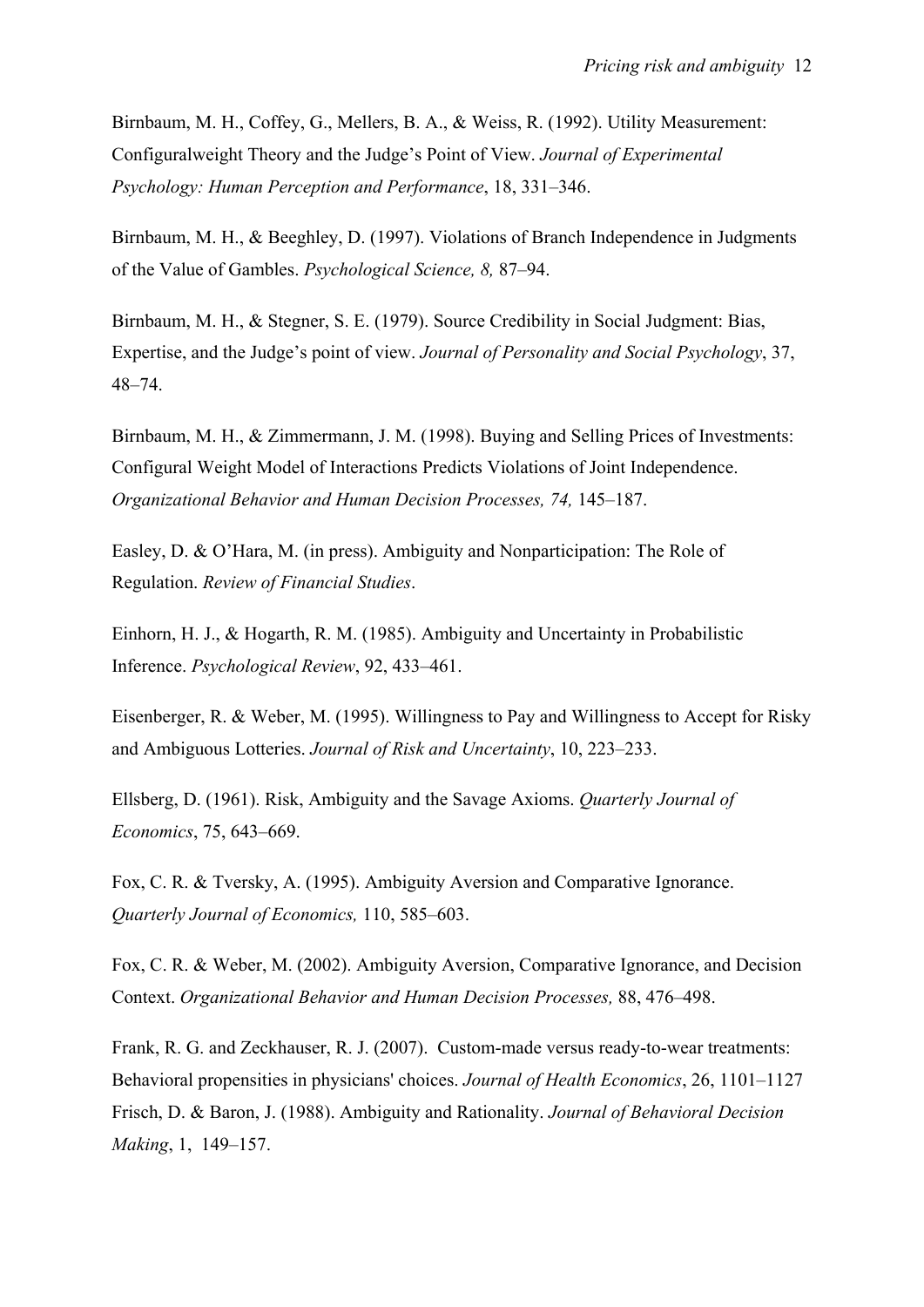Haisley, E. C. & Weber, R. A. (in press). Self-serving interpretations of ambiguity in otherregarding behavior. *Games and Economic Behavior*.

Heath, C. & Tversky, A. (1991). Preference and Belief: Ambiguity and Competence in Choice under Uncertainty. *Journal of Risk and Uncertainty*, 4, 5–28.

Hertwig, R., Barron, G., Weber, E. U., & Erev, I. (2004). Decision From Experience and the Effect of Rare Events in Risky Choice. *Psychological Science*, 15, 534–539.

Kahneman, D., Knetsch, J., & Thaler, R. (1991). Experimental Tests of the Endowment Effect and the Coase Theorem. *Journal of Political Economy*, 98, 1990, 1325–1348.

Mellers, B., Schwartz, A., Ho, K. & Ritov, I. (1997). Decision Affect Theory: Emotional Reactions to the Outcomes of Risky Options. *Psychological Science*, 8, 423–429.

Muthukrishnan, A.V., Wathieu, L., & Xu, A. J. (in press). Ambiguity Aversion and Persistent Preference for Established Brands. *Management Science.* 

Pulford, B. (2009). Is luck on my side? Optimism, pessimism, and ambiguity aversion. *Quarterly Journal of Experimental Psychology*, 62, 1079–1087.

Pulford, B. & Colman, A. (2007). Ambiguous games: Evidence for strategic ambiguity aversion. *Quarterly Journal of Experimental Psychology*, *60*, 1083–1100.

Pulford, B. & Colman, A. (2008). Size Doesn't Really Matter: Ambiguity Aversion in Ellsberg Urns with Few Balls. *Experimental Psychology* 55, 31–37.

Ritov, I. & Baron, J. (1990). Reluctance to vaccinate: Omission bias and ambiguity. *Journal of Behavioral Decision Making,* 3*,* 263–277.

Roca, M., Hogarth, R. M., & Maule A. J. (2006). Ambiguity Seeking as a Result of the Status Quo Bias. *Journal of Risk and Uncertainty,* 32, 175–194.

Roese, N. J. (1997). Counterfactual thinking. *Psychological Bulletin,* 121, 133–148.

Sagristano, M. D., Trope, Y., & Liberman, N. (2002). Time-Dependent Gambling: Odds Now, Money Later. *Journal of Experimental Psychology: General*, 131, 364–376.